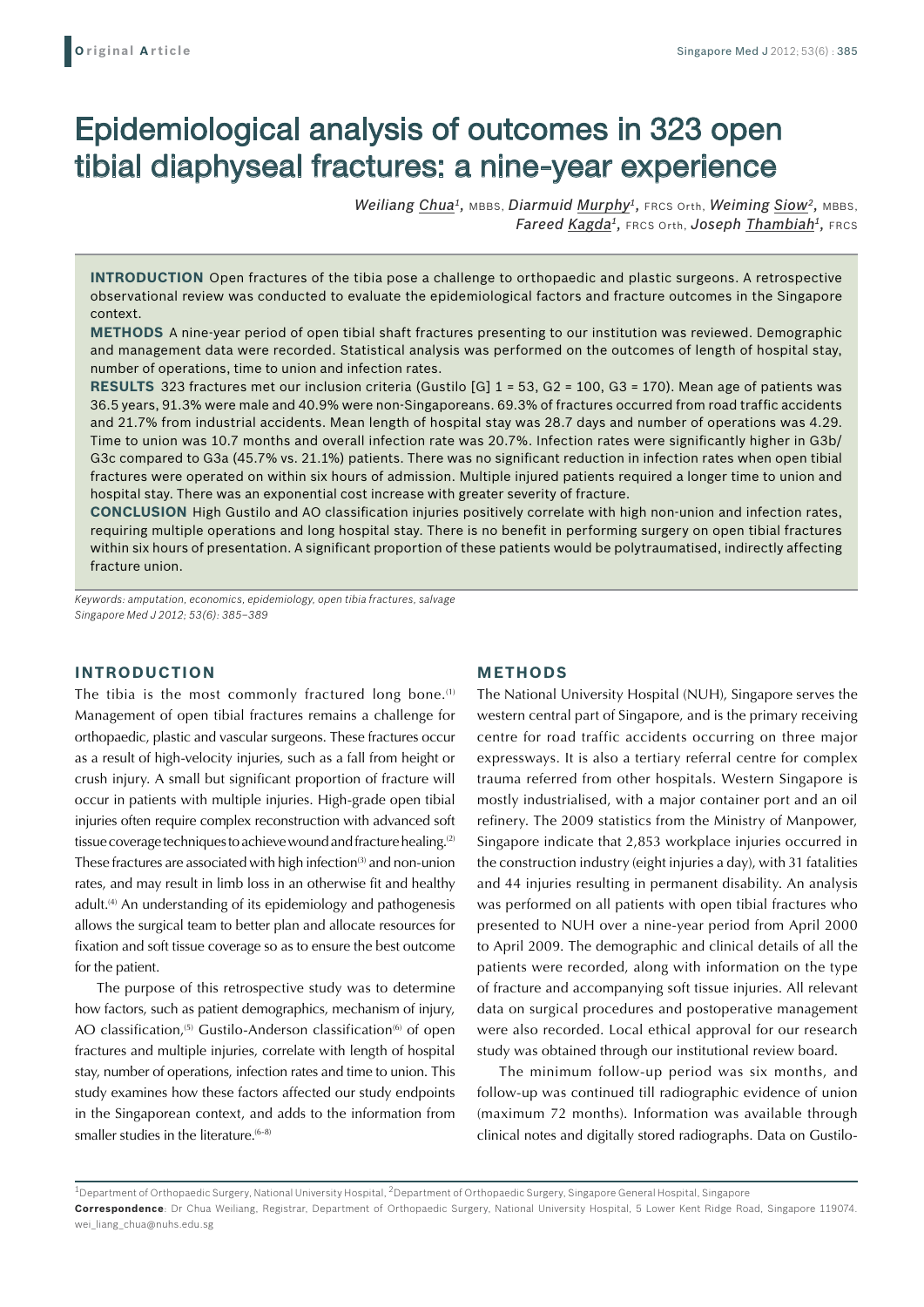#### **Table I. Demographic data according to the Gustilo-Anderson classification.**

| Demographic           | No (%)          |                  |                    |                 |
|-----------------------|-----------------|------------------|--------------------|-----------------|
|                       | Gustilo 1       | <b>Gustilo 2</b> | Gustilo 3a, 3b, 3c | Total           |
| No. of patients       | 53(16.4)        | 100(31.0)        | 170 (52.6)         | 323 (100)       |
| Mean age; range (yrs) | $37.7; 17 - 67$ | $33.9; 16 - 74$  | $37.6; 18 - 83$    | $36.5; 16 - 83$ |
| Gender                |                 |                  |                    |                 |
| Male                  | 45 (84.9)       | 90(90.0)         | 160 (94.1)         | 295 (91.3)      |
| Female                | 8(15.1)         | 10(10.0)         | 10(5.9)            | 28(8.7)         |
| <b>Nationality</b>    |                 |                  |                    |                 |
| Singaporeans          | 36(67.9)        | 51(51.0)         | 104(61.2)          | 191(59.1)       |
| Non-Singaporeans      | 17(32.1)        | 49 (49.0)        | 66 (38.8)          | 132 (40.9)      |
| Race                  |                 |                  |                    |                 |
| Chinese               | 31(58.5)        | 51(51.0)         | 96(56.5)           | 178 (55.1)      |
| Indian                | 13(24.5)        | 30(30.0)         | 38 (22.4)          | 81(25.1)        |
| Malay                 | 8(15.1)         | 18(18.0)         | 32(18.8)           | 58 (18.0)       |
| <b>Others</b>         | 1(1.9)          | 1(1.0)           | 4(2.3)             | 6(1.8)          |
| Side injured          |                 |                  |                    |                 |
| Right                 | 29(54.7)        | 52(52.0)         | 80(47.1)           | 161 (49.8)      |
| Left                  | 24(45.3)        | 48 (48.0)        | 90(52.9)           | 162 (50.2)      |

Anderson classification was obtained from the postoperative notes, and AO classification was done retrospectively if the information was not found in the notes. Outcomes of length of hospital stay, number of operations, time to union, infection rate and cost were recorded. Calculation of the total length of hospital stay included repeat admissions for treatment or complications of open fracture. Cost of treatment data was available from the period 2005 to 2009. Inclusion criteria were all adults (age  $\geq$  16 years) with open diaphyseal tibial fractures who presented during the study period. Patients were identified through operative records as well as in-house electronic discharge coding. Paediatric patients (age < 16 years) and those with delayed presentations (i.e. referrals from other local and overseas centres) were excluded from our study.

Time to fracture union was based on radiological evidence of callus bridging at least three cortices. Assessment of radiographic union was independently performed by two of the authors. Information on infection rates and type of microbes was obtained from clinical notes that documented infection as well as bacteriological cultures from operative samples. Deep infection was defined as infection requiring surgical debridement with positive deep tissue or bone cultures.

Statistical analysis was performed using the Statistical Package for the Social Sciences version 16.0 (SPSS Inc, Chicago, IL, USA). For comparison of means, the *t*-test or analysis of variance was used for parametric vs. continuous variables. For parametric data comparisons, the chi-square test was used. Where the data was not normally distributed, analysis was performed on the log<sub>10</sub> value.

### **RESULTS**

A total of 364 open fractures of the tibia were identified during the study period. 323 fractures, including 11 patients with bilateral open tibial shaft fractures, met the inclusion criteria. There were **Table II. Mechanisms of injury.**

| <b>Mechanism of injury</b>   | No. (%)    |
|------------------------------|------------|
| <b>Road traffic accident</b> | 224 (69.3) |
| Motorcyclist                 | 135 (41.8) |
| Pedestrian                   | 35(10.8)   |
| <b>Driver</b>                | 30(9.3)    |
| Passenger                    | 13(4.0)    |
| Cyclist                      | 11(3.4)    |
| <b>Industrial accident</b>   | 70 (21.7)  |
| Direct trauma                | 64 (19.8)  |
| Fall from a height           | 5(1.5)     |
| <b>Blast injury</b>          | 1(0.3)     |
| <b>Others</b>                | 20(5.2)    |
| Fall from a height           | 11(3.4)    |
| Trip and fall                | 4(1.2)     |
| Assault                      | 4(1.2)     |
| Sports                       | 1(0.3)     |
| <b>Unknown</b>               | 9(3.3)     |

two mortalities – one at postoperative Day 1 and another at postoperative Day 4 due to other injuries. Demographic data of 42 patients who were lost to follow-up before union were included for demographic analysis but excluded for outcomes analysis. All patients received intravenous antibiotics and were operatively managed, undergoing at least a thorough wound debridement and temporary fracture stabilisation at the initial operation.

The mean age of the cohort was 36.5 (range 16.4–83.4) years, and  $91.3\%$  (n = 295) were male. The demographic data is summarised in Table I. There was no statistically significant difference in the study endpoints (i.e. length of hospital stay, number of operations, time to union and infection rates) according to age, race or gender.  $69.3\%$  (n = 224) of fractures occurred as a result of road traffic accidents, while  $21.7\%$  (n = 70) occurred due to industrial accidents (Table II). There was no significant endpoint difference in outcomes for fractures due to road traffic accidents compared to other modalities of injury.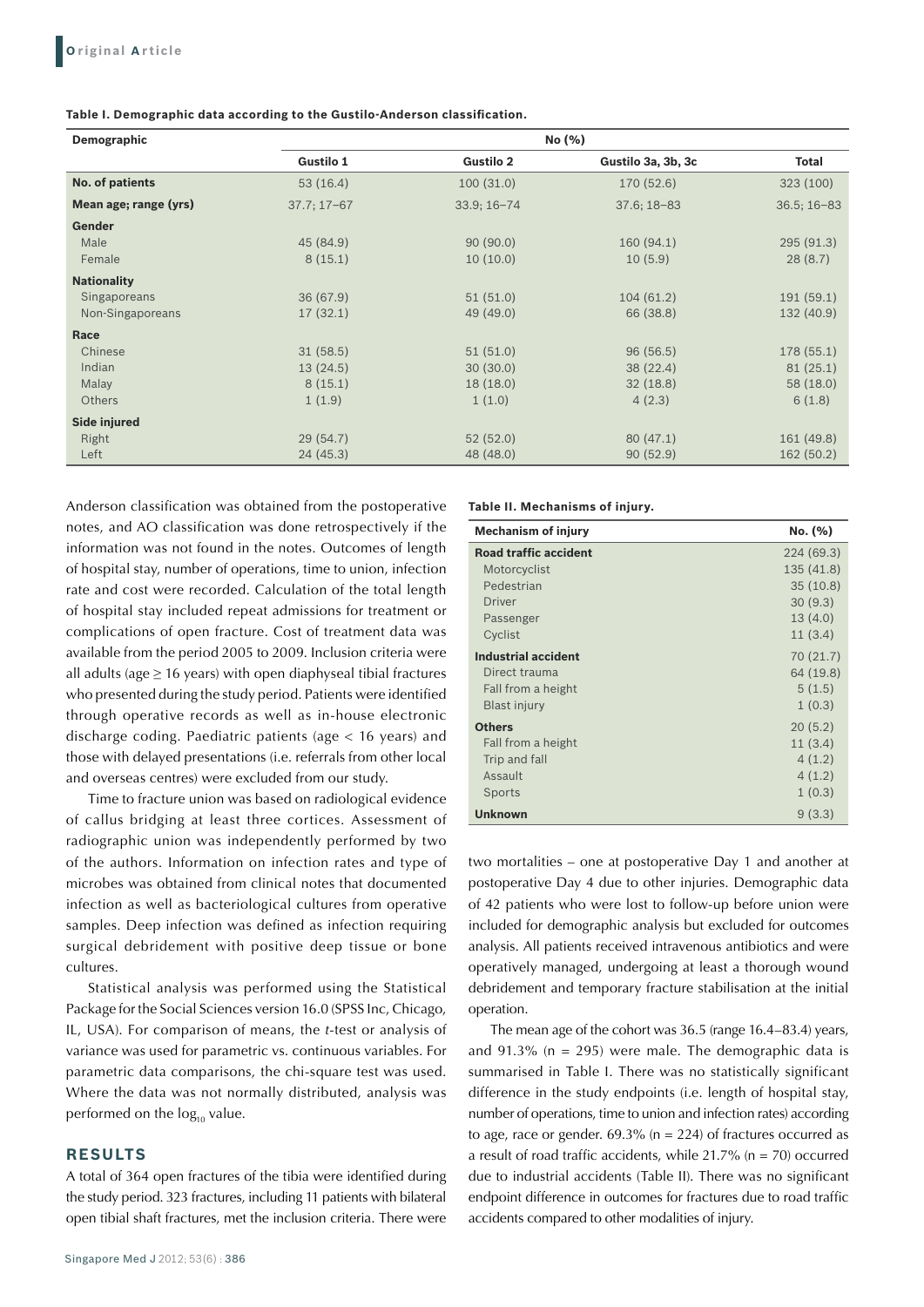#### **Table III. Gustilo grade and AO type vs. outcomes (n = 281).**

| <b>Classification</b>         | <b>Infection rate</b>       | Mean ± SD                    |                                   |                              |
|-------------------------------|-----------------------------|------------------------------|-----------------------------------|------------------------------|
|                               |                             | Mean time to<br>union (mths) | Length of hospital<br>stay (days) | No. of<br>operations         |
| <b>Gustilo classification</b> |                             |                              |                                   |                              |
|                               | $4/47$ $(8.5)^*$            | $7.98 \pm 5.57$              | $14.2 \pm 15.73$ *                | $2.06 \pm 1.39$              |
| $\overline{2}$                | $8/85(9.4)^*$               | $8.76 \pm 4.56^*$            | $17.5 \pm 22.02$                  | $2.39 \pm 1.60^*$            |
| 3a                            | $12/57$ $(21.1)^*$          | $13.35 \pm 9.44*$            | $33.8 \pm 34.12^*$                | $4.32 \pm 2.77$ *            |
| 3b & 3c                       | 41/92 $(44.6)^*$            | $12.75 \pm 7.28$             | $47.9 \pm 41.36^*$                | $7.84 \pm 4.92$ <sup>*</sup> |
| AO type                       |                             |                              |                                   |                              |
| A                             | 27/106 (25.5)               | $9.18 \pm 6.16^{\dagger}$    | $27.1 \pm 38.47^{\dagger}$        | $3.83 \pm 4.29$ <sup>t</sup> |
| B                             | $12/96$ $(12.5)^{+}$        | $10.27 \pm 4.50^+$           | $25.2 \pm 24.79$                  | $4.16 \pm 3.07$              |
| C                             | $26/79$ (32.9) <sup>t</sup> | $13.70 \pm 10.06^{\dagger}$  | $36.3 \pm 34.24^{\dagger}$        | $5.85 \pm 4.52^{\dagger}$    |

Note: 42 patients who were lost to follow-up were not included in the outcomes analysis.

 $^{\star}$ p < 0.005,  $^{\dagger}$ p < 0.05

SD: standard deviation

The overall total length of hospital stay was  $28.7 \pm 33.3$ (range 1–238) days. The mean number of operations to achieve union was 4.29 (range 1–23), and the mean time to radiographic union was 10.68 (range 3–72) months. The overall infection rate was 20.7% ( $n = 67$ ). Subgroup analysis also revealed that Gustilo 3b and 3c fractures required more operations and a longer hospital stay than 3a fractures ( $p < 0.005$ ), but there was no significant difference in time to union among the type of fractures (Table III). Infection rates were higher in Gustilo 3b/3c vs. Gustilo 3a fractures (45.7% vs. 21.1%, p = 0.004). Segmental fractures had a significantly longer time to union (18.5 vs. 10.2 months,  $p < 0.000$ ) and required a longer hospital stay (46.0 vs. 29.0 days,  $p = 0.03$ ) compared to fractures at a single level.

All 21 Gustilo 3c fractures (16 patients) occurred as a result of high-velocity injury. Two patients died during admission. 19 of these fractures were operated on within six hours of arrival at the hospital, one within 12 hours and the other within 24 hours. Five of the 16 patients had bilateral tibial shaft fractures. Of the 14 patients who did not have an immediate amputation, five developed infections requiring amputation at the same admission. The resulting nine out of the 21 Gustilo 3c fractures had their limbs salvaged. Compared to immediate amputation  $(n = 6)$ , limb salvage  $(n = 9)$  required a longer hospital stay (31.8 vs. 61.0 days,  $p = 0.239$  and more operations (1.8 vs. 10.8 operations,  $p = 0.001$ .

Until recently, it was our hospital policy to operate on all open fractures within six hours of arrival at the Emergency Department (ED). Most patients presented at the ED within an hour of their injury, and 203 (62.8%) of the fractures were operated on within six hours of arrival at the ED. A total of 303 (93.8%) fractures were operated on within 12 hours, and all operated on within 24 hours. Infection rates were significantly higher for operations performed within six hours vs. those performed within 6–24 hours  $(28.3\% \text{ vs. } 13.3\%, \text{ p=0.04}).$  This finding is confounded by the fact that the higher Gustilo grade fractures are more likely to be operated on earlier. An analysis of the infection rates in Gustilo 1, 2 and 3a fractures operated within six hours vs. those operated after six hours showed no statistical significance (17/112, 15.2%

|               |  |  | Table IV. Multiple injured patients and length of hospital stay |  |
|---------------|--|--|-----------------------------------------------------------------|--|
| $(n = 281)$ . |  |  |                                                                 |  |

|                                             | No. (%)    | Mean length of<br>hospital stay* (days) |
|---------------------------------------------|------------|-----------------------------------------|
| No. of limbs injured                        |            |                                         |
| 1                                           | 229 (81.5) | $27.7 \pm 34.23$ ; 2-238                |
| $\mathfrak{D}$                              | 43(15.3)   | $42.3 \pm 31.99; 5 - 166$               |
| $\mathcal{S}$                               | 7(2.5)     | $39.7 \pm 39.83$ : 14-123               |
| $\overline{4}$                              | 2(0.7)     | $19.0^{+}$                              |
| No. of body regions <sup>#</sup><br>injured |            |                                         |
| 1                                           | 241 (85.8) | $28.0 \pm 33.23$ ; 2-238                |
| $\overline{2}$                              | 28(10.0)   | $39.1 \pm 35.9$ ; 5-156                 |
| 3                                           | 8(2.8)     | $51.3 \pm 49.0$ ; 15-166                |
| $\overline{4}$                              | 3(1.1)     | $63.3 \pm 24.19$ ; 36-82                |
| 5                                           | 1(0.3)     | 46                                      |

Note: 42 patients who were lost to follow-up were not included in the outcomes analysis.

\*Data is presented as mean ± standard deviation; range. † Data belongs to one patient with bilateral fracture. ‡ Body regions were divided into limbs, head and neck, spine, pelvis, chest and abdomen.

| <b>Gustilo classification</b> | No. of<br>cases          | Average cost (range)*          |
|-------------------------------|--------------------------|--------------------------------|
| 1                             | 23                       | $$11.613$ (\$2.525-\$41.252)   |
| $\mathfrak{D}$                | 38                       | \$17,849 (\$5,545-\$92,018)    |
| 3a                            | 19                       | \$34,499 (\$7,535-\$105,871)   |
| 3 <sub>b</sub>                | 58                       | \$46,666 (\$6,673-\$181,787)   |
| 3c                            | $\overline{\mathcal{A}}$ | \$102,499 (\$63,678-\$179,809) |
|                               |                          |                                |

Note: Data is available for 142 patients. Cost of treatment is in Singapore dollars.

vs.  $7/77$ ,  $9.1\%$ ;  $p = 0.22$ ). Similarly, an analysis of Gustilo 3b and 3c fractures operated within six hours vs. those operated after six hours showed no difference in infection rates (35/71, 49.3% vs.  $6/21$ , 28.6%, p = 0.09).

Compartment syndrome occurred in seven of the 323 (2.2%) fractures. A total of nine fasciotomies were performed – two were done prophylactically at the first operation to prevent development of compartment syndrome, five at the first operation for established compartment syndrome and another two for subsequent delayed development of compartment syndrome. 51 (15.8%) patients had additional fractures on the same limb, with five patients fracturing three sites or more on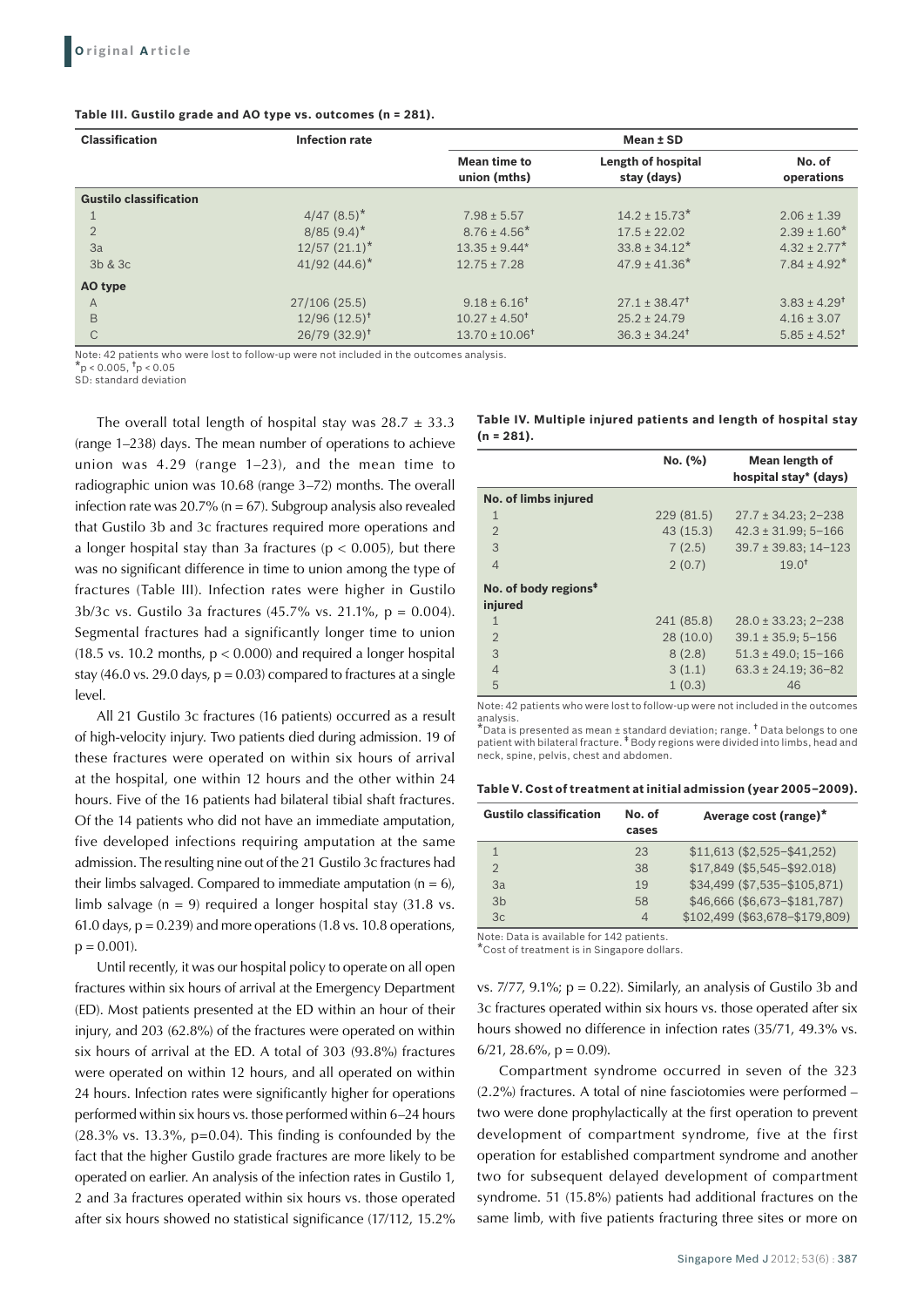the same limb. Two patients suffered traumatic amputations of their limb at the time of accident. 42 (13.0%) patients suffered fractures on the contralateral lower limb, of which five patients fractured three and more sites on the other leg and one suffered a traumatic amputation.

An analysis of polytraumatised patients is included in Table IV. Patients with more than one injured limb had a significantly longer time to union (12.0 vs. 10.4 months,  $p = 0.043$ ) and longer length of hospital stay (41.0 vs. 27.7 days,  $p = 0.01$ ). There was, however, no significant difference in infection rates between patients who injured more than one limb vs. those who had only one limb injury (25.0% vs. 22.7%,  $p > 0.05$ ). Patients with significant injury in more than one body region had a longer time to union (12.1 vs. 10.4 months,  $p = 0.025$ ) and hospital stay (43.5 vs. 28.0 days,  $p = 0.008$ ), but there was no significant difference in infection rates (25.0% vs. 22.8%,  $p = 0.84$ ). Financial data from 2005–2009 indicate that the mean cost for initial admission was S\$33,222. A breakdown cost analysis showed an exponential cost increase as the severity of fracture increases (Table V).

#### **DISCUSSION**

This is the largest series of open tibial diaphyseal fractures reported to date. Smaller series on open tibial shaft fractures have been published by Gopal et al (84 fractures)<sup>(9)</sup>, Reuss and Cole  $(81$  fractures)<sup>(10)</sup> and Naique et al  $(73$  fractures).<sup>(11)</sup> Since the year 2000, ED and operative notes, discharge summaries and radiographs have been computerised at our institution, which helped to ensure the accuracy of data collected. Moreover, the high volume of trauma cases handled at our hospital also enabled us to obtain clinically and statistically significant results for our study.

Gopal et al retrospectively reviewed 80 patients with 84 fractures (79 Gustillo 3b, five Gustillo 3c), of which 33 Gustillo 3b and two Gustillo 3c fractures underwent immediate 'fix and flap' and 75% had soft tissue coverage within 72 hours. The authors thus concluded that early internal fixation and soft tissue cover within 72 hours for high-grade injuries is safe.<sup>(9)</sup> Similarly, we recognise that fixation technique and soft tissue management are important for patient outcomes. Therefore, such relevant data was captured from our study population, including variables such as the type of fixation, soft tissue cover and definitive implant used for fixation, as well as the type of secondary procedures used to address delayed union or non-union. At the time of this writing, these parameters were undergoing further analysis.

The Gustilo-Anderson classification has been shown to have prognostic value when applied to open tibial fractures. Court Brown et al found that in open tibial shaft fractures ( $n = 230$ ), 56.9% of fractures were Gustillo type 3 and 35.7% were AO type C. A higher Gustilo grade was found to positively correlate with a higher incidence of infection, longer hospital stay, more operations and a longer time to union.<sup>(1)</sup> These findings correspond to those from previous studies.<sup> $(1,12)$ </sup> and further support the validity of our study. Segmental fractures in our study population required a significantly longer time to union (18.5 months) and inpatient stay (46 days), which is consistent with segmental fractures being upgraded to Gustilo 3 grading regardless of wound size, and thus, special consideration should be given when managing a patient with this injury.

Court-Brown et al performed an epidemiological analysis of 515 open long bone fractures, of which 230 were tibial diaphyseal injuries. The study population comprised 76.2% of male patients with an average age of 42.8 years. The causes of fracture were road traffic accidents (62.2%), falls (18.7%), sports (7.4%) and direct blows  $(8.3\%)$ .<sup>(1)</sup> In our study, a patient with open tibial fracture was typically male, in his thirties and had likely sustained the fracture from a road traffic accident, with motorcyclists accounting for a high proportion  $(41.8\%)$  of patients.<sup>(13)</sup> In addition, there was also a high proportion (40.9%) of foreign industrial workers in our study population, which reflects the industrialisation of Western Singapore.

The incidence of compartment syndrome in our series was 2.2% (seven fractures), which is lower than the figure of 6.0%– 9.1% previously cited in the literature.<sup>(14,15)</sup> Four of the seven cases occurred in Gustilo 3 fractures, correlating with the fact that fractures associated with severe soft tissue injury and fracture comminution are more likely to develop compartment syndrome. Blick et al reviewed 198 open fractures of the tibia and found 18 (9.1%) cases of compartment syndrome that were confirmed with compartmental pressure monitoring.<sup>(15)</sup> Of these, 15 cases occurred in Gustillo 3 fractures. Although the incidence is lower compared to severe closed tibial fractures, one should always maintain a high index of suspicion for diagnosing this highly disabling complication.

There have been many debates on limb salvage versus primary amputation for severe injuries in Gustilo 3c fractures.<sup>(16-18)</sup> In a systematic review of 28 observational studies on outcomes in Gustilo 3b and 3c fractures, Saddawi-Konefka et al found that limb salvage patients had a shorter inpatient stay (56.9 vs, 63.7 days) but had an extensive list of complications, i.e. secondary amputation (7.3%), osteomyelitis (17.9%), non-union (15.5%) and complete flap loss (5.8%). Additionally, the average time to union was 10.2 months. Therefore, no clear conclusion was reached on the superiority of limb salvage vs. amputation.<sup>(19)</sup> In our study, 16 out of 323 patients required amputations, of which 12 were Gustilo 3c fractures. Of these 16 amputations, ten were below-knee amputations and five patients had above-knee amputations at the initial admission. One patient with a Gustilo 3b fracture had a below-knee amputation two years later secondary to late infection.

Open tibial fractures usually result from high-velocity injuries, and such patients may have significant injuries in other limbs and body regions. Court-Brown et al found that 21% of patients who present with an open long bone fracture would have an Injury Severity Score (ISS) exceeding 15 and that 45% would have other significant musculoskeletal injuries.<sup>(1)</sup> Out of the 323 patients